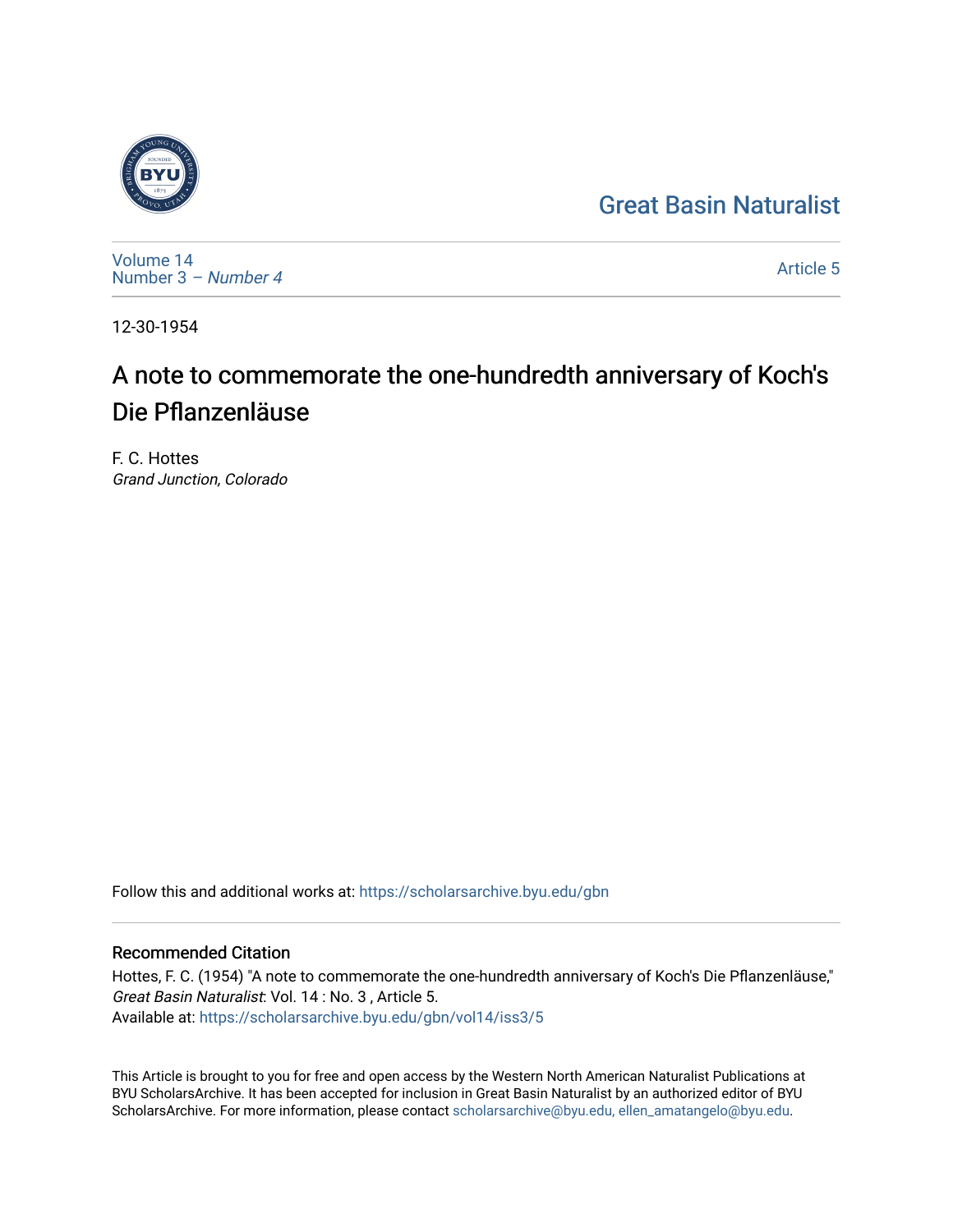#### A NOTE TO COMMEMORATE THE ONE-HUNDREDTH ANNIVERSARY OF KOCH'S DIE PFLANZENLAUSE

#### F. C. HOTTES Grand Junction, Colorado

Since 1954 marked the one-hundredth anniversary of the publication of the first Heft, and since 1957 will mark the one-hundredth anniversary of the printing of the ninth and last Heft, and the publication of the work as a whole, of Koch's Die Pflanzenläuse, perhaps it is fitting that we review briefly the manner in which this work was published. Furthermore I believe I have discovered something new concerning the publication of this work, and although trivial, believe it of interest. I offer it herewith, to commemorate the onehundredth anniversary of the publication of this work which had such a profound influence on Aphid Taxonomy.

<sup>I</sup> suspect that few of the younger Aphid Taxonomists are aware of the fact that Koch's Die Pflanzenlause was originally published in nine parts or Heften. Few in America, surely have access to the volume thus published. It appears to be terribly scarce even in Europe, where only a few copies appear to have been published. Even the volume printed in 1857, as a whole is rare and high priced. It is this volume which most American Aphid Taxonomists are familiar with. Its contents are the same, as that of the volume issued in parts, bound volumes of which are apt not to show evidence of interrupted publication, only the first part being indicated.

Because a number of new genera and species were described in the parts as issued, it is important to know the date of publication of each Heft, so that the new forms may be associated with the date of issue, and not the date of the completed work, as is so often done.

Inasmuch as Hagen, 1862, Horn and Schenkling, 1928, and Borner, 1952, are either not clear, accurate or complete in their reference to the publication of the various Heften, and because none refer to the publication of the work as a whole in 1857, a review may be of value to younger workers, despite the fact that my Old Mentor Dr. O. W. Oestlund covered much of the same material in a paper published in Entomological News in 1910. The paper, also partly obscured by time deserves to be better known. Oestlund gives the dates and pages for the Heften as follows: "Parts 1-4 issued in 1854. Heft 1, pp 1-8 and 1-36, Heft II pp 37-72, Heft III pp 73-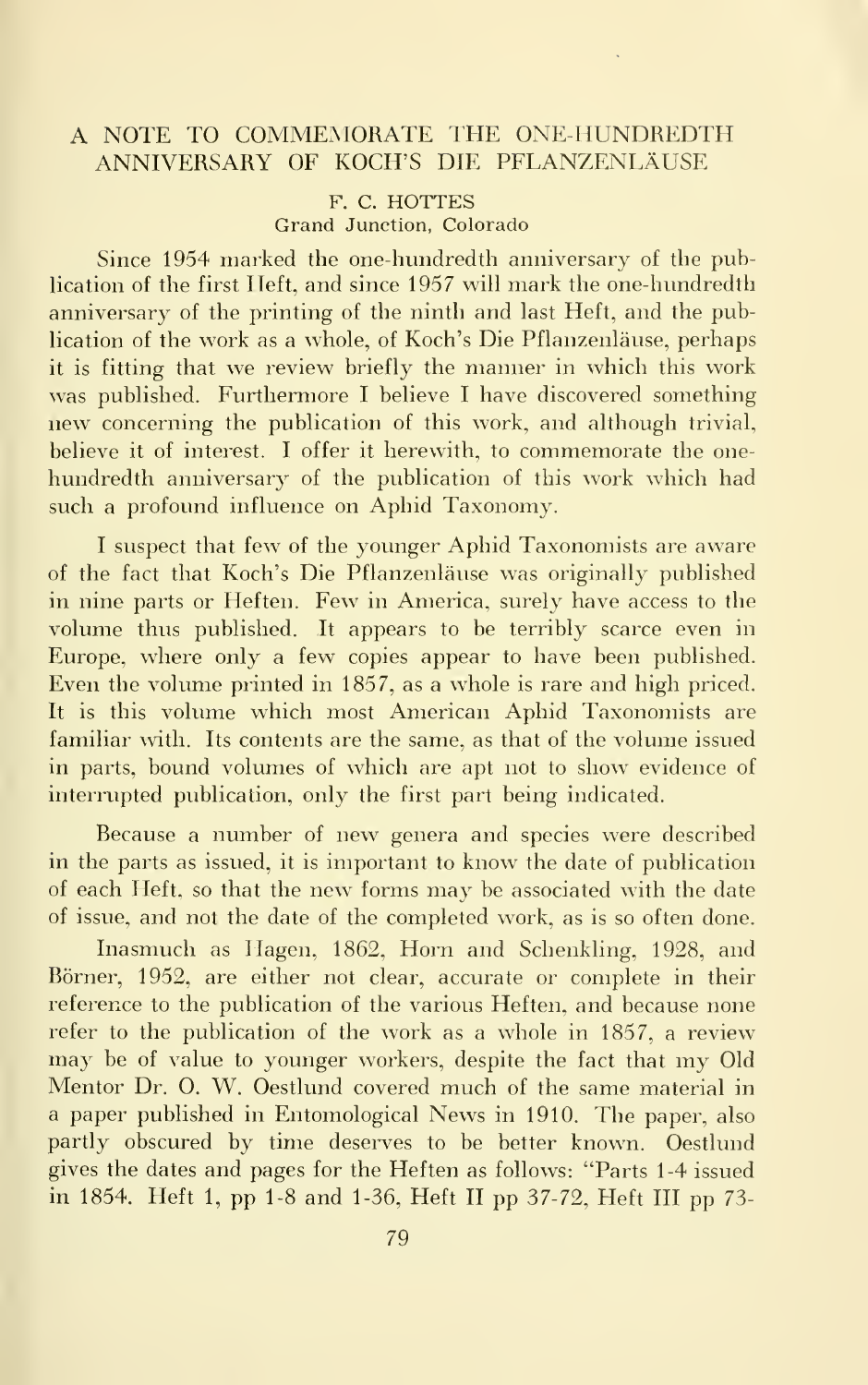100, Heft IV pp 101-134. Parts 5-7 were issued in 1855. Heft V pp 135-166, Heft VI pp 167-196, Heft VII pp 197-236. Parts VIII and IX were issued in 1857. Heft VIII pp 237-274, Heft IX pp 275- 336.

We of this generation, because we are more apt to have access to the volume issued in 1857 as a whole, are likely to learn that the original volume was issued in nine parts on page 328 in a section written by J. H. Kaltenbach. This is also found on page 329 (if numbered) of part nine. Dr. Oestlund states that the plates issued with the Heften are superior to those issued with the volume published in 1857. <sup>I</sup> have the volume Dr. Oestlund had, before me, and one other consisting of eight parts, and the plates for the same. <sup>I</sup> agree with the observation made by Dr. Oestlund. The plates issued with the Heften are superior. The superiority lies largely in the manner in which small details of color and pulverulence are shown. The 1857 copies showing pulverulence poorely, if at all. <sup>I</sup> have seen the plates of four volumes, they, as is true of most hand colored plates, have one thing in common. They differ. This is true even for the plates issued with the Heften. Dr. Oestlund further states, "The number of copies distributed in parts was probably small and on the completion of the work in 1857 the greater part of the edition was united into one with a new title page dated Nürnberg, 1857, in which condition most of the copies now to be had are found."

Evidence <sup>I</sup> shall now present, and believe to be new, contridicts this statement. The new title page mentioned by Dr. Oestlund differs from the title page of the volume issued as a whole in 1857 not only in style of print, and size of print but carries the name of the publisher, and the name of the printer on the reverse side. The names of the publisher and the printer are absent on the title page of the volume printed in 1857.

When one is fortunate enough to be able to compare <sup>a</sup> volume issued in Heften with a volume issued complete, and I have been fortunate to be able to compare two of each, other differences be come apparent. For example, the style of type used in the printing of the various Heften differs from the style of type used in printing the volume as a whole. Although there is a great resemblance be tween the two styles of type, the type used in the printing of the Heften is somewhat bolder, it also differs slightly in size. Words printed in italics, such as some specific names are also in a different type in the two editions. Names of genera and species although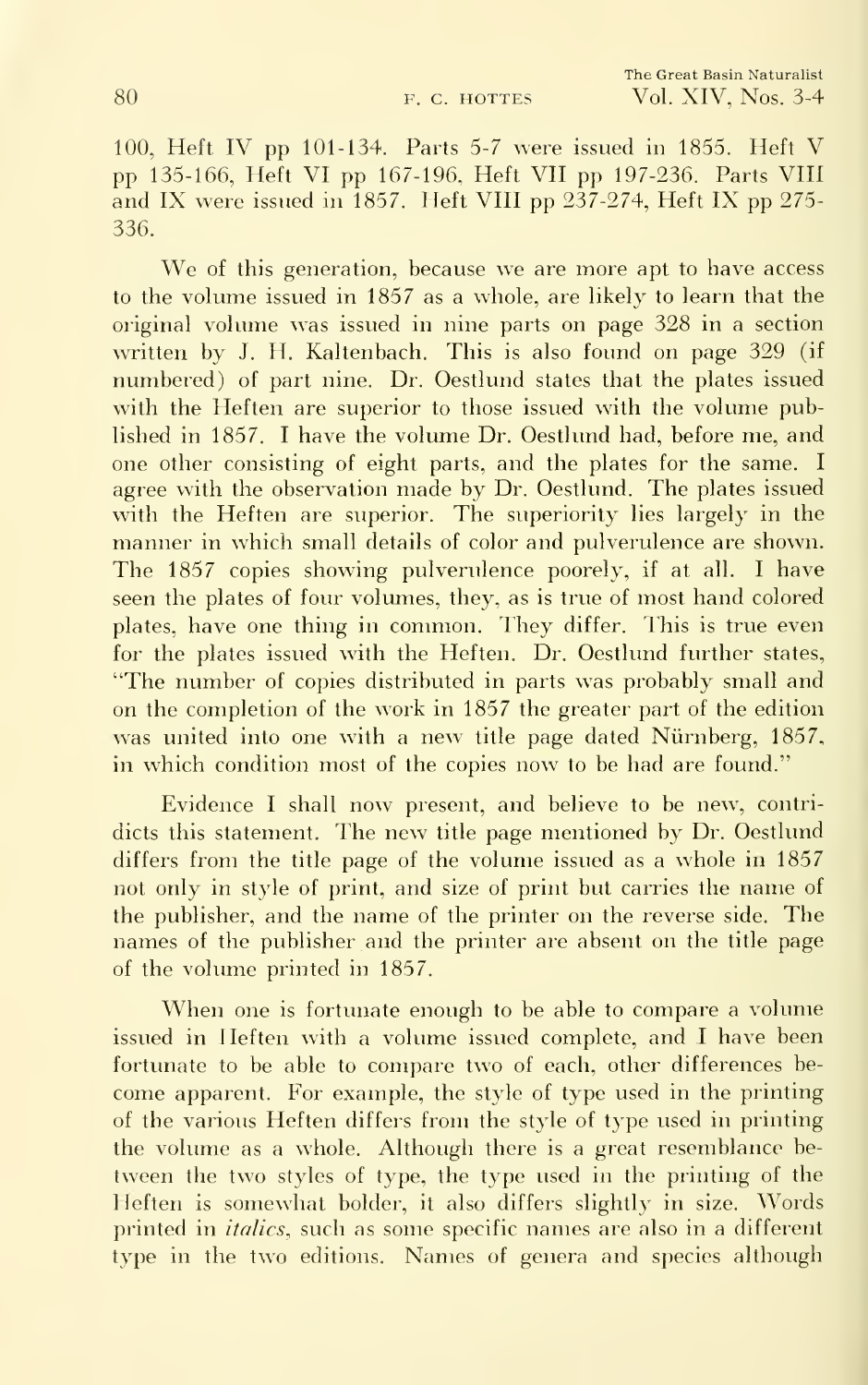printed in the same style of type, are printed in different sizes. This is strikingly shown on page 275. There is a striking difference be tween the two issues, except in part nine, where an asterisk is used. This may be noted by comparing page one of Heft one and page one of the 1857 issue. That used in the Ileften is made up of six individual parts, that in the 1857 issue has the parts united by stems. Com mas in the Heften are faint, and the tail rather thin and curved, those in the 1857 work are thicker, and have the tail less curved. Although I suspect that the work issued in  $1857$  was set into type from the printed pages of the Heften, the word content of given lines is not always the same. In fact the word content of a given page may differ by three or four words, or in the case of page 328 of Heft nine where this is found page 327. In no case is the word content of a given page enough to change the page of the description of a new genus or species. Some pages have line content of the two editions the same, this is well illustrated by the first two or three pages of Heft nine. The capital letter Q used in the two editions is not the same, that used on page 227 of Heft VII has the bar under the O, that used on page 227 of the 1857 edition has the bar across the 0. <sup>I</sup> found only one feature which may be viewed as <sup>a</sup> typographical error. The figure 345 on page 270 of the volume printed in 1857 lacks a period after it, such is present in Heft VIII of the same page.

Because the paragraph on page 328 of Heft nine is printed on the botton of page  $327$  of the 1857 edition, the remaining pages of text and index are not the same. Furthennore, the species and genera listed on the second and following pages of the index are not the same in the two editions. Nor has the 1857 edition the an nouncement of books for sale on page 336 (if numbered).

Therefore <sup>I</sup> think the volume issued in 1857 as a whole, should be thought of as a reprint edition, and not as an equal to the volume issued in parts. Furthermore <sup>I</sup> suspect that if we wanted to be technical we might regard the genera and species indicated as new in the 1857 volume as homonyms and synonyms of those described in the Heften.

After a time lapse of a hundred years, speculation as to the reason for <sup>a</sup> complete new resetting of type for the volume issued in 1857 is rather risky. One suspects that the printer could not afford to keep such a quantity of type idle for a period of two or three years. Hence after the Heften were in print, the plates from which they were printed were reduced to type, so that the type could be reused. It is strange, however, that parts VIII and IX both